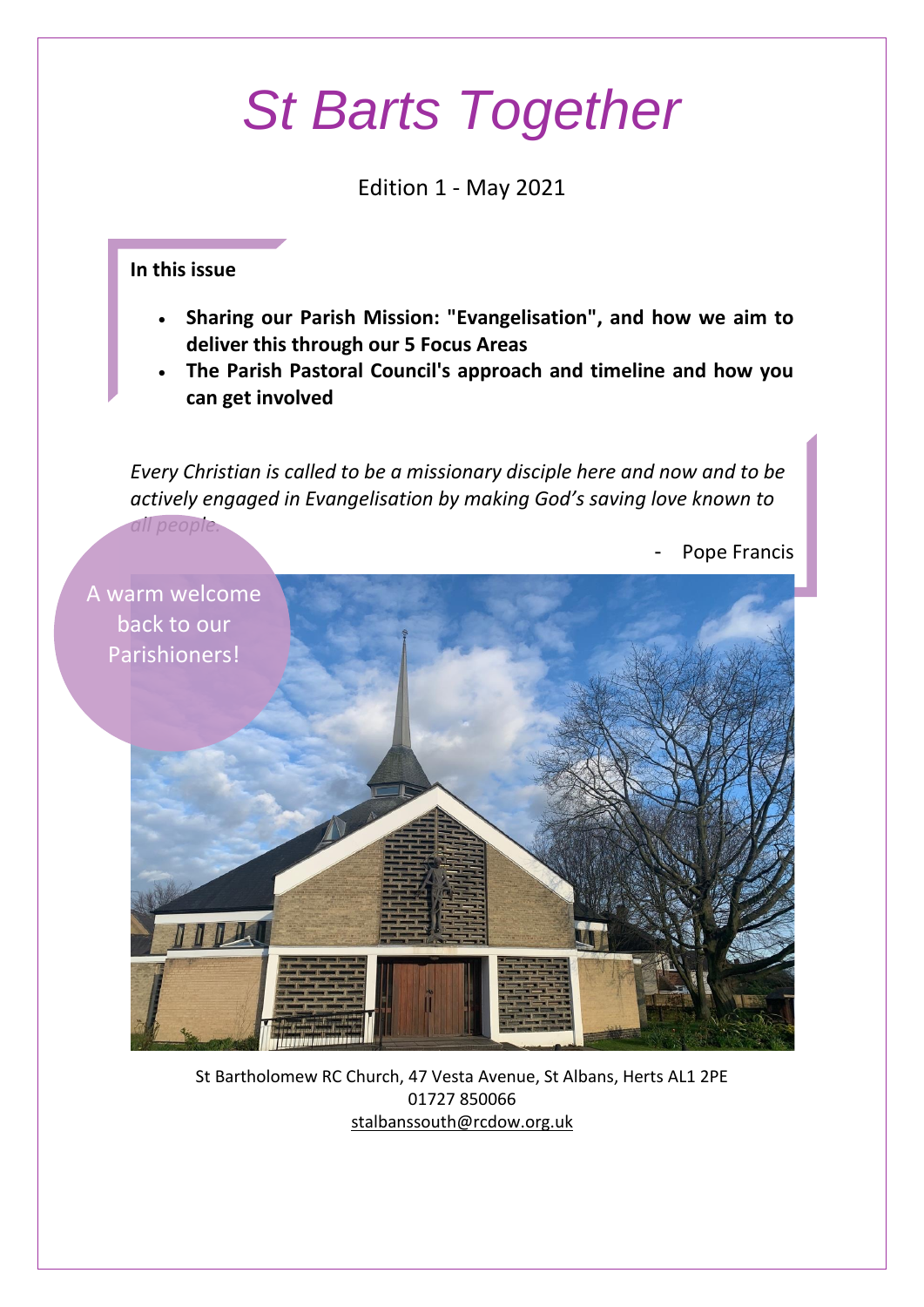

### Christmas 2020



March 2021 **April 2021** 

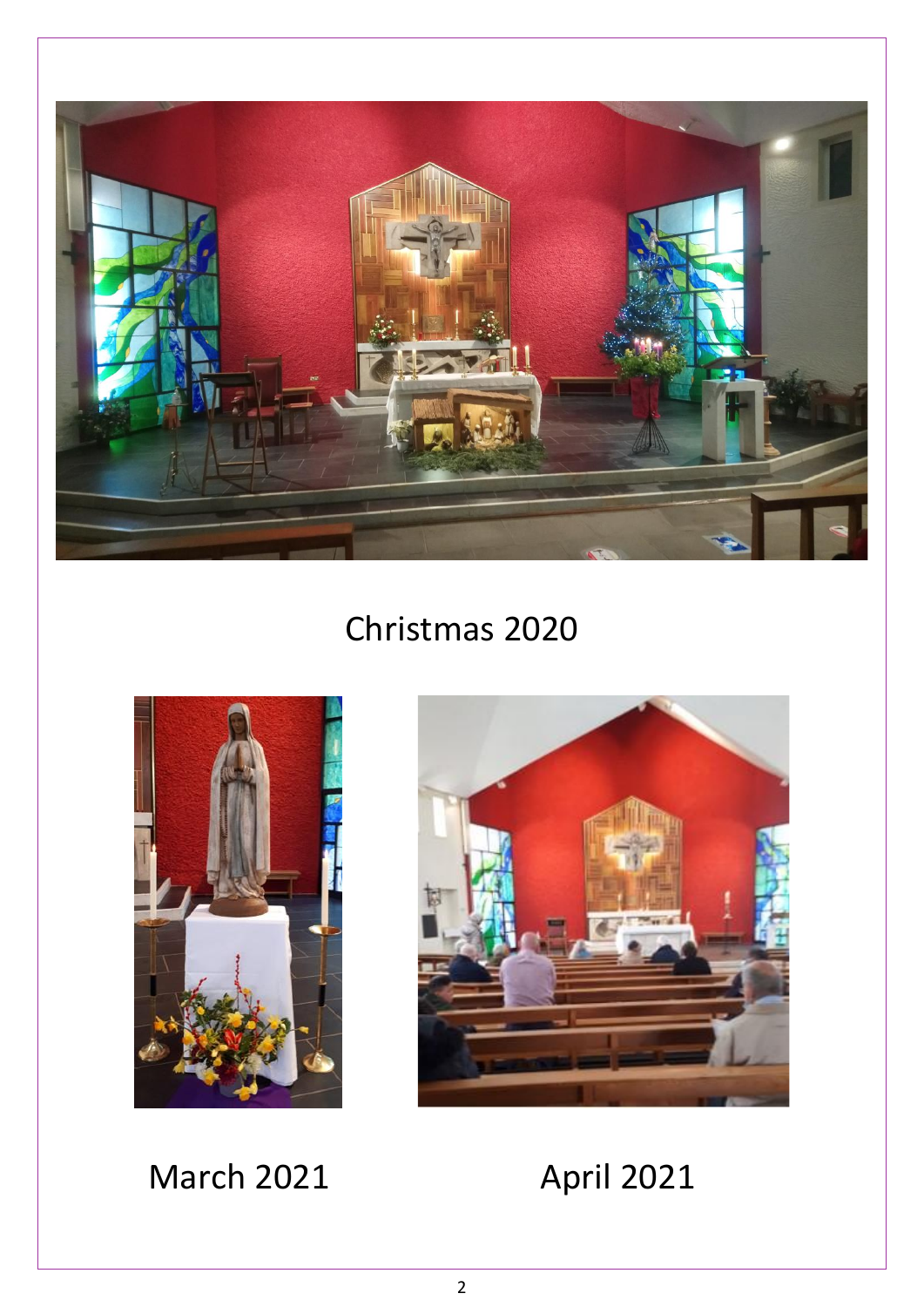### Our Parish Mission Evangelisation

#### A message from Father Francis



**By the grace of the Holy Spirit**, we were able to form a humble and formidable Parish Pastoral Council (PPC) last year. Since then, the names of all those who accepted this office in the Church were published and the PPC has been working behind the scenes. Unfortunately, the Covid-19 pandemic, with its devastating effects over the world, hasn't permitted us to start to operate as we should. I have, therefore, decided to share with you the mission we would like to be implemented at ST BARTS.

The mission is about **Evangelisation**. Evangelisation has been the core of Christianity since Jesus' time. It is to share or proclaim the good news of God's love as demonstrated and handed to us by His Son, Jesus Christ, with those we encounter in our communities.

This mission has been repeatedly expressed since Vatican II by every Pope. Pope Francis expressed this mission in his Apostolic Exhortation – Evangelii Gaudium. In this exhortation, he wishes to encourage the Christian faithful to embark upon a new chapter of Evangelisation. He said that all those who are baptised are agents of Evangelisation whatever level our position is in the Church.

This mission is not something new, it already exists in the Parish, but my ultimate vision is how we as a Parish are called to be missionary disciples, how we will be actively involved in carrying on the work of God as handed on to us by Jesus Christ through the disciples. How we in some ways can try to foster or enhance this **Evangelisation**. Jesus says: "Go and make disciples of all nations (Mt 28:19). St Paul tells us, in the people of God, in the Church, "there is neither Jew nor Greek… for you are all one in Christ Jesus" (Gal 3:28). Therefore, we are **a people for everyone**, to use Pope Francis's phrase. We are the light of the world. We need to work together with our individual gifts and talents to promote the task given to us by Christ – **showing forth God's love towards all**. We are to let our light shine forth so that people may see our good work and give glory to God our Father who is in heaven. We are to build God's kingdom here, in our own community. Unfortunately, we have been "Sacramentalised", but not "Evangelised". Therefore, in humility, I want us to build on what evangelisation we already have within our Parish by working with the local community in five broad areas: **Building Community, Ecumenism, Spirituality, Social Justice** and **Youth.**

Therefore, what is our next step? Let us come together with joy to make our community more vibrant with the talents that He has freely given to us towards His mission.

Our goal is for every parishioner to feel that there is an adequate variety of Liturgical and social events to express the different aspects of the Catholic faith, to have access to growth in knowledge, prayer and spirituality, and to feel that our social events are suitably frequent and varied.

Thank you.

### Parish Mission Statement

**"Evangelisation is our Parish Mission. It means proclaiming the good news of God's love throughout the world and is the role of all parishioners as we work towards being missionary disciples, i.e., listening, following and sharing our faith. Our Parish aims to evangelise by working in the local community in five areas: Building Community, Ecumenism, Spirituality, Social Justice and Youth**."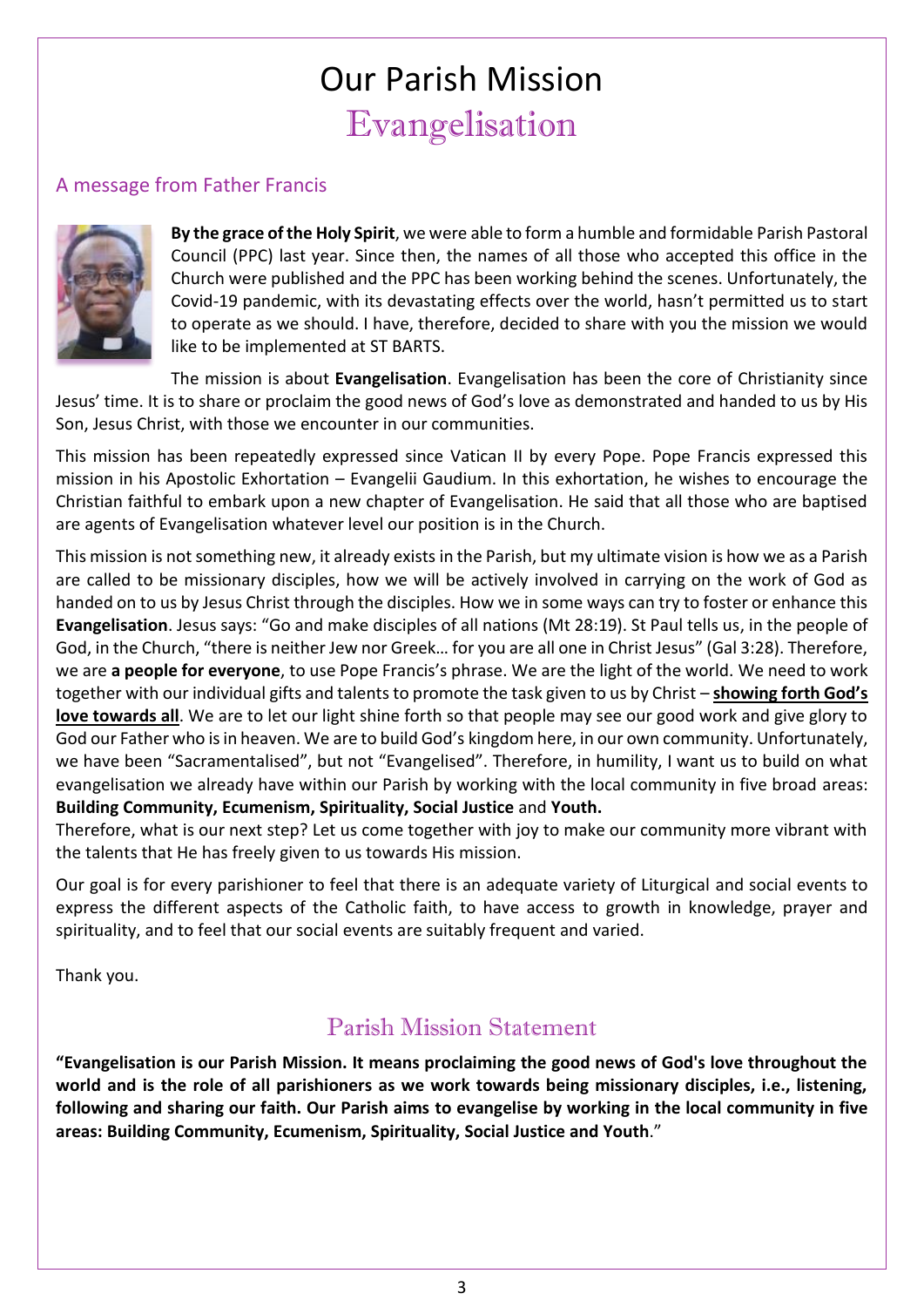

#### An update from the Parish Pastoral Council Chair, Christine Lambert



Dear Fellow Parishioners,

We acknowledge that, sadly, we will not have all our parishioners back with us and we ask for your continued prayers for them and their families and friends – may they rest in holy peace and rise in glory.

"St Barts Together" aims to share what the parish is doing as well as provide a spiritual dimension. Contributions of articles are welcomed from all our parishioners. We aim to issue

it quarterly and it will also be available on our parish website.

Much work has been continuing by our clergy, members of parish groups and parishioners, to support our church and individuals and keep the church open and we thank them all. St Bart's Parish Pastoral Council (PPC) has been in place for a few months, with its main purpose of supporting Fr Francis and the parish community to deliver our parish Mission, Evangelisation. With the support of several additional volunteers, PPC members have been exploring the Parish Mission and what the "5 Focus Areas", shared by Fr Francis, could mean for St Barts. We have been linking up with long-standing parish groups to exchange ideas and are working closely with these groups to create a "joined up" draft plan and calendar.

Once we have a draft plan, we will share the overall picture with you and seek your suggestions, most likely through a survey and/or an online Zoom meeting. Getting together again as a community, in both large and small groups, is key and we are planning appropriate events in line with the steps outlined for lifting Covid restrictions. In September we are planning a Parish BBQ and parish group fayre to get together and to learn more about St Bart's parish groups.

Reaching out to and exchanging with our entire parish and our local community is essential and we have established other small teams of volunteers including **Communications**, looking at how best to communicate online, in print and on social media and to support and develop our website, including from a technical angle. A **Maintenance** team has also been created and this team would welcome new members to help deliver their important agenda on the upkeep of our lovely church. You do not need specific skills but, instead, a willingness and flexible approach.

This is an exciting time for our Parish, and we look forward to your ideas and active participation in our parish groups. New members are needed for the Youth, Maintenance, CWL and SVP groups as well as drivers to help bring parishioners to the Circle of Friends monthly meeting.

Thank you in advance for your support and if you have any ideas or questions, please feel free to approach myself or a member of the PPC for a chat.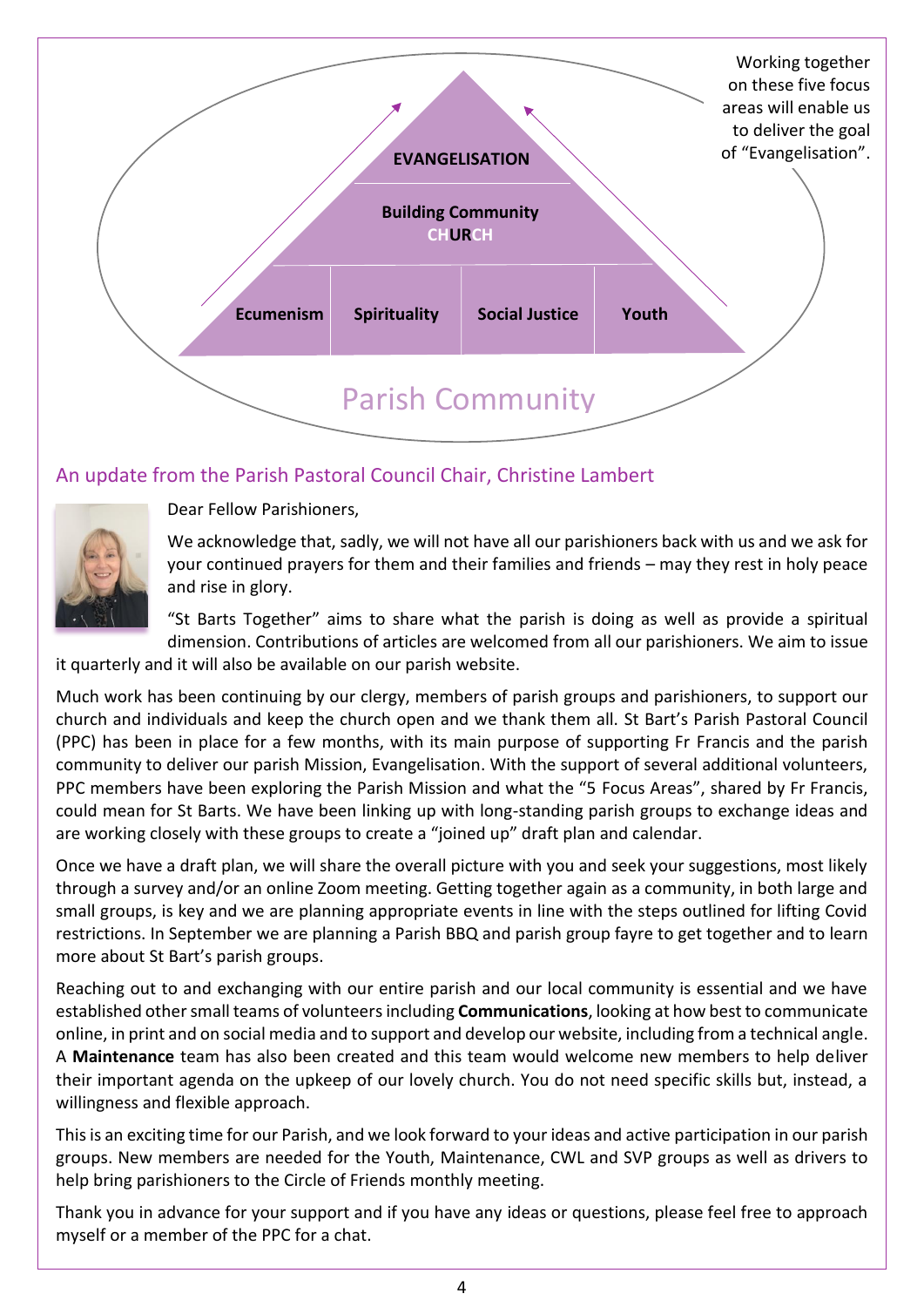### The 5 Focus Areas

#### **Building Community**



*Group Lead:* Maureen Kelly

*Members:* Martha Moroney-Lewis, Emma Smith, Elizabeth Lizzio

*Definition:* To support our parish community becoming even more inclusive and vibrant, focusing on welcoming new parishioners, and encouraging them to become actively involved with our masses. We will continue to reach out and care for all of our parishioners,

engaging with those who attend mass alone and ensuring our elderly and vulnerable do not feel forgotten. We will work with our fellow parish groups to re-invigorate activities, ensuring there is a place for all, and being inclusive, so everyone feels connected by being closer, stronger, knowing that they are a valued part of our community. Our community needs to be accessible to all and a place where all can feel they are welcomed, and they belong.

*Aim:* Our inclusivity, vibrance and care will be driven by the teachings of Jesus Christ.

#### **Ecumenism**



*Group Lead:* Christine Lambert

*Members*: Teresa Clarke, John Lambert, Veronica Grant, Pam McElroy

*Definition:* Ecumenism is the concept and principle in which Christians belonging to different Christian denominations work together to develop closer relationships among their churches and promote Christian unity.

*Aim*: To welcome all and share in prayer services, talks and events to encourage dialogue and understanding, demonstrate our unity, spread the good news and enrich our worship.

#### **Social Justice**



*Group Lead: Mark James*

*Members:* Katherine Ajibade, Peter Godwin

*Definition & Aim:* To support our parish towards an active programme of Social Justice as an outward sign of witness, and commitment to proclaiming the love of the Gospel and the justice of God's kingdom in the public sphere.

#### **Spirituality**



*Group Lead:* Peter Godwin

*Group Lead:* Elizabeth Lizzio

*Members:* Katherine Ajibade, Margaret Leahy, Eamon Rafferty, Jackie Tominey

*Definition & Aim:* Seeks to help the parish community to get closer to God in our daily lives.

#### **Youth**

*Members:* Maureen Kelly, Martha Moroney-Lewis, Emma Smith

*Definition & Aim:* To enable children and young adults up to the age of 25 to find and build on their connection with their faith and feel like a valued member of the St Bart's community. To support families, including single parents and mixed faith families, who wish for their children to be brought up Catholic.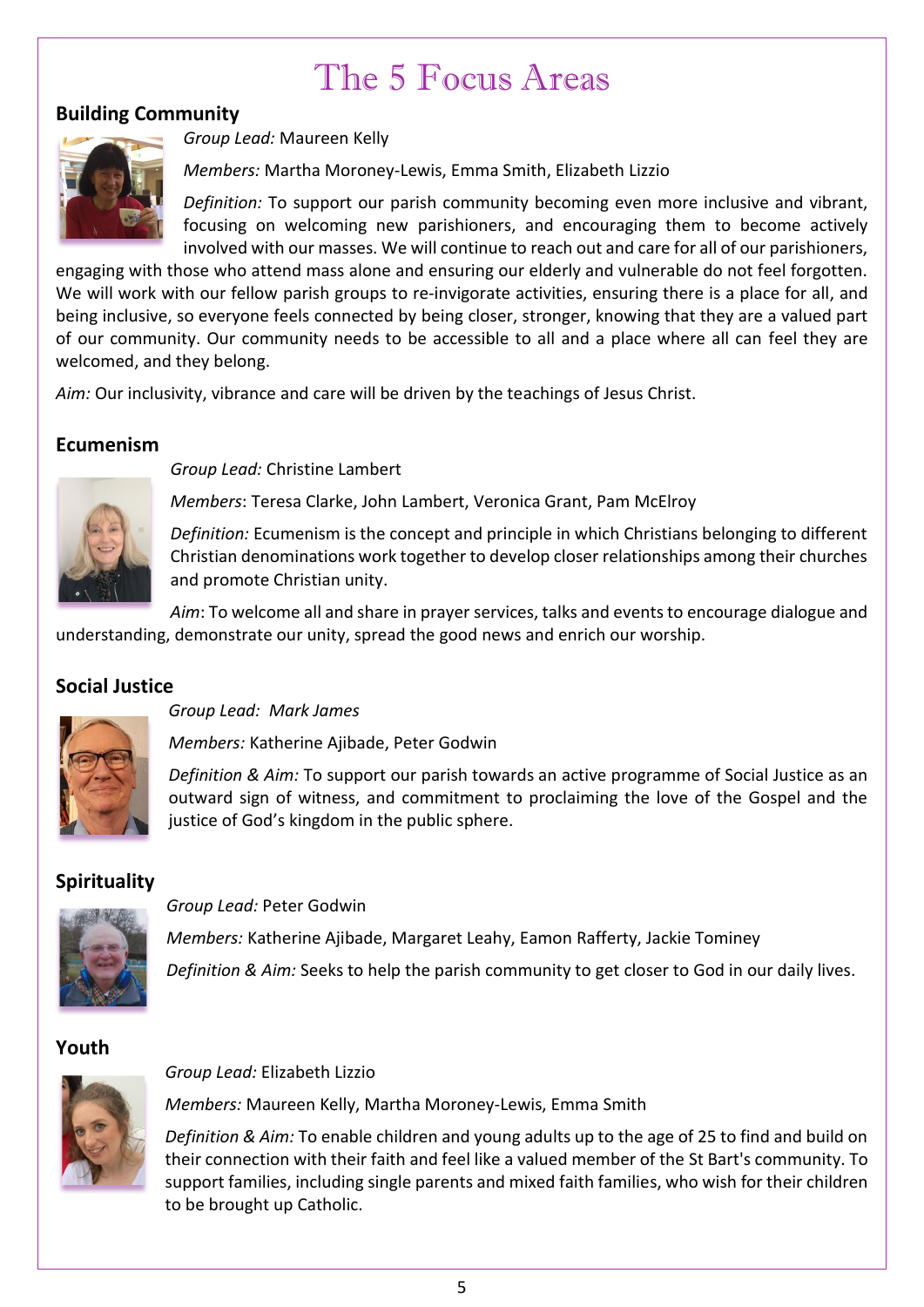### **Other members of the Parish Pastoral Council**





**Dec. Justin Cross Dec. Paul O'Connor**



**Teresa Clarke Katherine Ajibade** 







**Eamon Rafferty Martha Moroney-Lewis** 



**Emma Smith Jackie Tominey**

#### **Parish Maintenance**



Team Lead ;John Lambert Members : Mark James & Eamon Rafferty

We acknowledge the ongoing work of Eamon Rafferty in planning, organising and delivering key works. Eamon is handing over to John and Mark as he plans to focus on his Finance Committee role. Additional team members would be welcome to join this new team.

#### **Parish Communications**

Members: Natalie Carolan, Paul O'Connor, Chris Blandford, Peter Godwin, Jo Walker, Liz James, Elizabeth Lizzio and Christine Lambert with Ary Viday and Ben Lizzio as Webmasters

A new team is in the process of being formed to enhance and extend the ways we communicate within the parish and externally.

**We are hoping to start sharing Parish communications via social media too, so look out for that in the coming weeks!**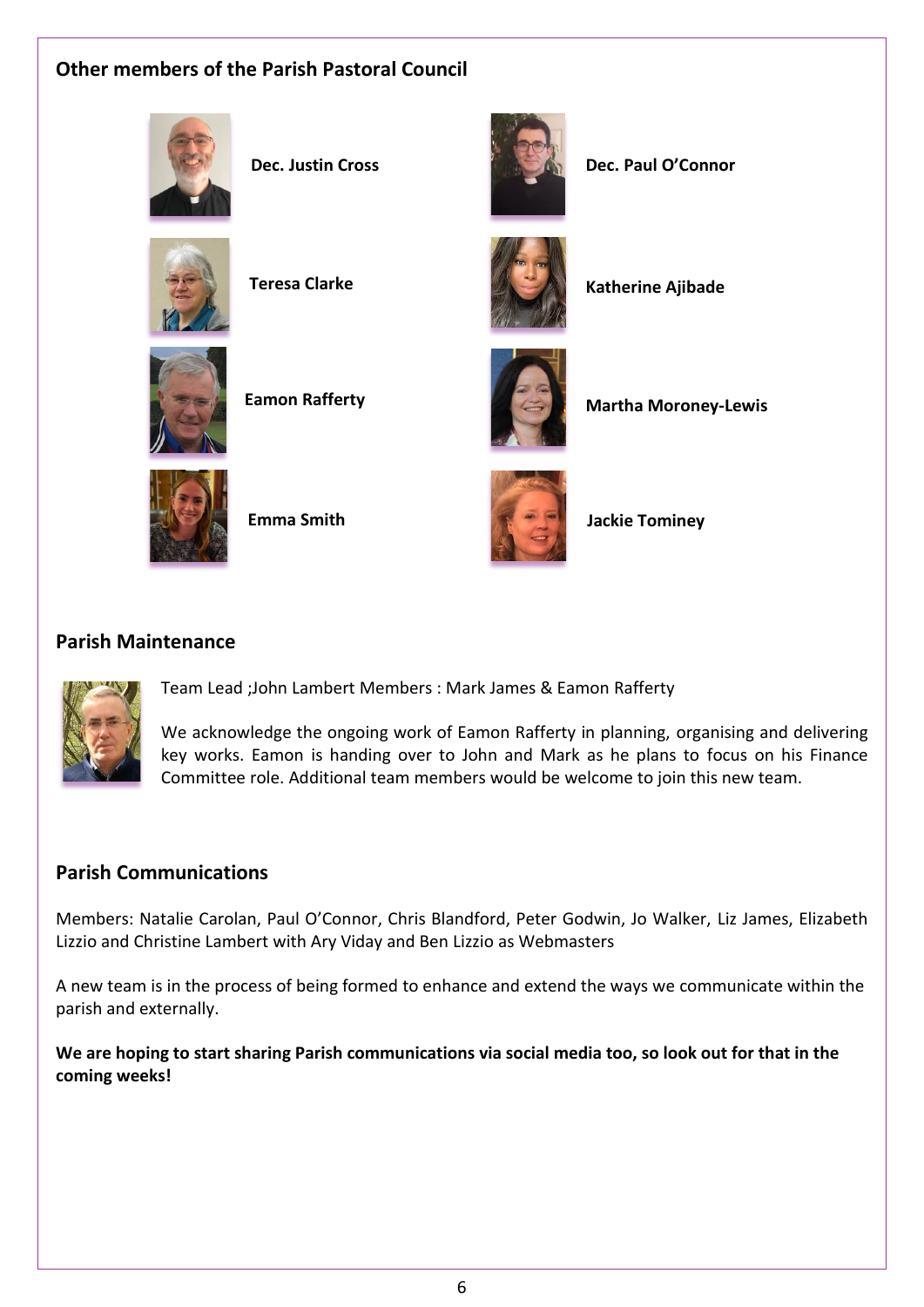### Parish Pastoral Council Approach and Timeline 2021

#### Throughout the process, we will

- Communicate with the Parish
- Develop ways of working for PPC and spend time on spiritual formation
- Continue to support all existing parish groups

| January-April                                                                                                                                                                                     | May-June                                                                                                                    | June-July                                                                                 | September-October                                                                                                                    |
|---------------------------------------------------------------------------------------------------------------------------------------------------------------------------------------------------|-----------------------------------------------------------------------------------------------------------------------------|-------------------------------------------------------------------------------------------|--------------------------------------------------------------------------------------------------------------------------------------|
| Stage 1                                                                                                                                                                                           | Stage 2                                                                                                                     | Stage 3                                                                                   | Stage 4                                                                                                                              |
| • Understand the<br>scope and<br>prioritise the 5<br>focus areas<br>• Link with existing<br>groups re ways of<br>working, teams<br>and identify any<br>gaps<br>• Vision/mission for<br>the Parish | • Share proposals,<br>and gather inputs<br>from, parishioners<br>via Zoom<br>sessions/focus<br>groups, email,<br>newsletter | • Review feedback<br>from parishioners,<br>finalise overall<br>plan, publish &<br>deliver | • Bring all<br>parishioners<br>together to<br>celebrate with<br><b>BBQ and Open</b><br>Day for Groups<br>• Continue<br>planning 2022 |

## Sharing activities proposed for 2021

| <b>APRIL-JUNE</b>                                                  | <b>JULY-SEPTEMBER</b>                             | <b>OCTOBER-DECEMBER</b>          |  |
|--------------------------------------------------------------------|---------------------------------------------------|----------------------------------|--|
| St. Barts Together Issue 1                                         | Summer Bake-Off                                   | <b>Ecumenical Advent Groups</b>  |  |
| Launch of St. Barts Parish<br><b>Mission</b>                       | Launch of the new St Barts<br><b>Welcome Pack</b> | <b>Christmas Family Mass</b>     |  |
| SustFest 2021:<br><b>Climate Conversations</b>                     | 4pm Family Mass                                   | <b>Christmas Eve Drinks</b>      |  |
| SustFest 2021:<br>Adopt a plant                                    | HCPT 2022 Planning and BBQ                        | <b>StBarts Together Issue 3</b>  |  |
| Parish Zoom Discussion<br>"Developing As A Missionary<br>Disciple" | Jumble Sale                                       | St. Barts Christmas Dinner       |  |
| <b>Parish Survey</b>                                               | St. Barts Together Issue 2                        | <b>Adult Spiritual Formation</b> |  |
| <b>Confirmations</b>                                               | Parish BBQ                                        |                                  |  |
|                                                                    | <b>Parish Group Fayre</b>                         |                                  |  |
|                                                                    | <b>First Holy Communions</b>                      |                                  |  |

**To find out more please check the website. To participate, please contact the relevant group lead in person or Christine Lambert [stalbanssouthpcc@rcdow.org.uk](mailto:stalbanssouthpcc@rcdow.org.uk)**